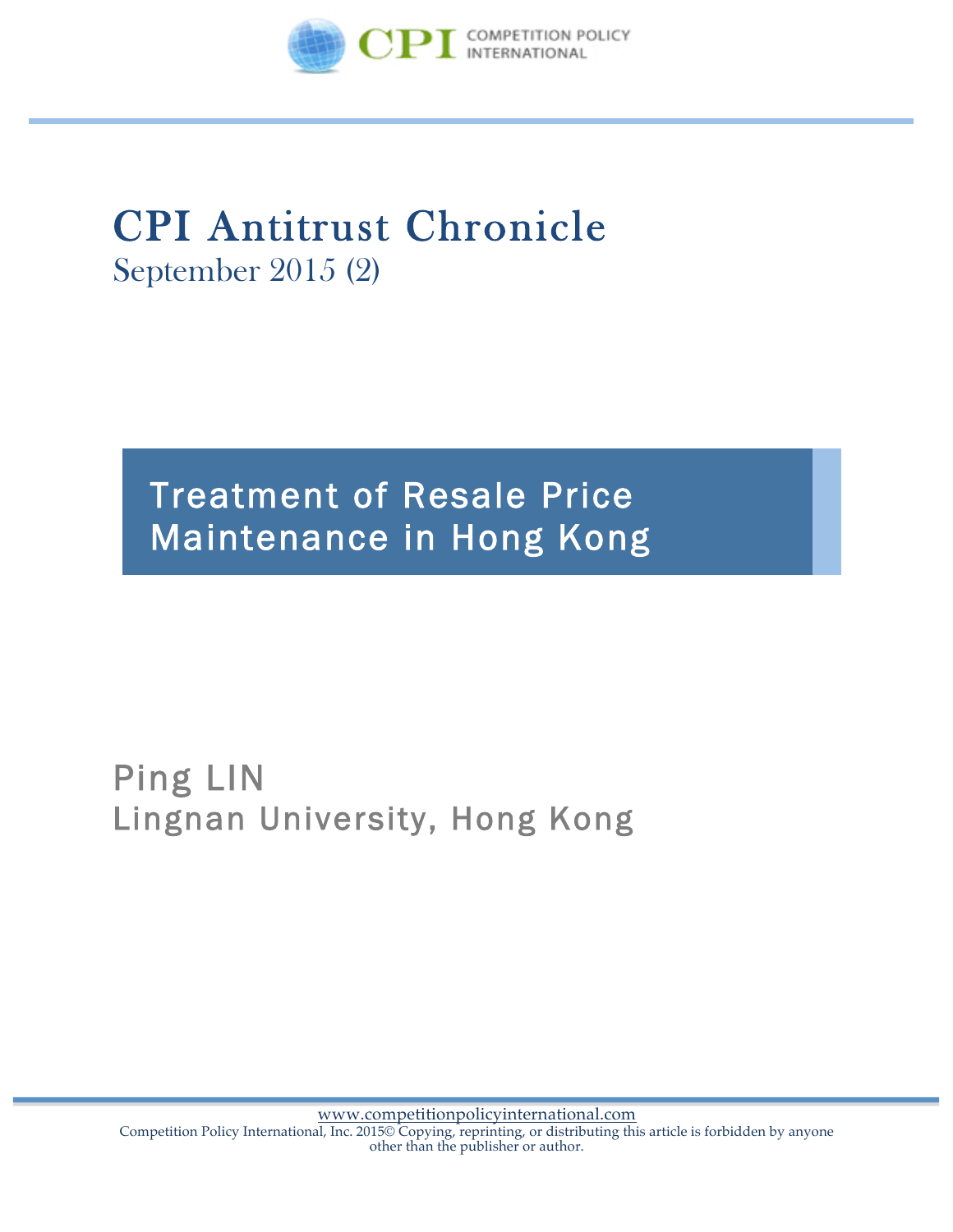### Treatment of Resale Price Maintenance in Hong Kong

## Ping LIN1

#### I. INTRODUCTION

 $\overline{a}$ 

Three years after its enactment, the Competition Ordinance of Hong Kong ("Ordinance") is set to come into force on December 14, 2015. This article reviews the conceptually framework which the Hong Kong Competition Commission ("HKCC") will be adopting in assessing resale price maintenance ("RPM"), one of the issues at the center of interest in Hong Kong before and after the enactment of the Ordinance.

Emphases will be on the theories of harms, recognized pro-competitive effects of RPM, and the role of intra-brand competition relative to inter-brand competition, as contained in the official guidelines published in July 2015. This article also provides some historical background regarding the occurrence of, and various views about, RPM in Hong Kong in order to fully understand its seemingly "near per se illegal" treatment of RPM.

#### II. HISTORICAL BACKGROUND

RPM has received great attention in Hong Kong since the mid-1990s when Hong Kong first started discussing introducing competition law, as initiated by the Hong Kong Consumer Council.

In 1996, the Consumer Council received two complaints, one of which was from Carrefour, a French supermarket chain. Carrefour had just entered the Hong Kong supermarket sector, which was highly concentrated with the two local supermarket chains occupying as much as 70 percent of the market. To attract customers, Carrefour adopted an aggressive pricing policy where each week a significant number of products were for sale at below the recommended resale price (recommended discounted price in some cases). This led to complaints by suppliers to Carrefour and threats that supplies would be withheld until Carrefour returned to the agreed price level. In some cases these threats were carried out.

Carrefour supplied the Consumer Council with the names of 22 companies that it claimed had put pressure on it to return to recommended prices. Seven of the 22 companies contacted by the Consumer Council confirmed having told Carrefour that they would take action to enforce RPM.2

In another complaint, a discounted chain retailer, Pricerite, sold mattresses from several suppliers below the recommended resale price, which led a supplier to immediately withhold supplies, as well as refuse to deliver to customers who had purchased the under-priced mattresses during the promotion period. In its response to the enquiry from the Consumer Council, the

<sup>&</sup>lt;sup>1</sup> Department of Economics, Lingnan University, Hong Kong.

<sup>2</sup> Hong Kong Consumer Council, *The Practice of Resale Price Maintenance in Hong Kong*, *available at* http://www2.consumer.org.hk/p253/resale\_e.htm.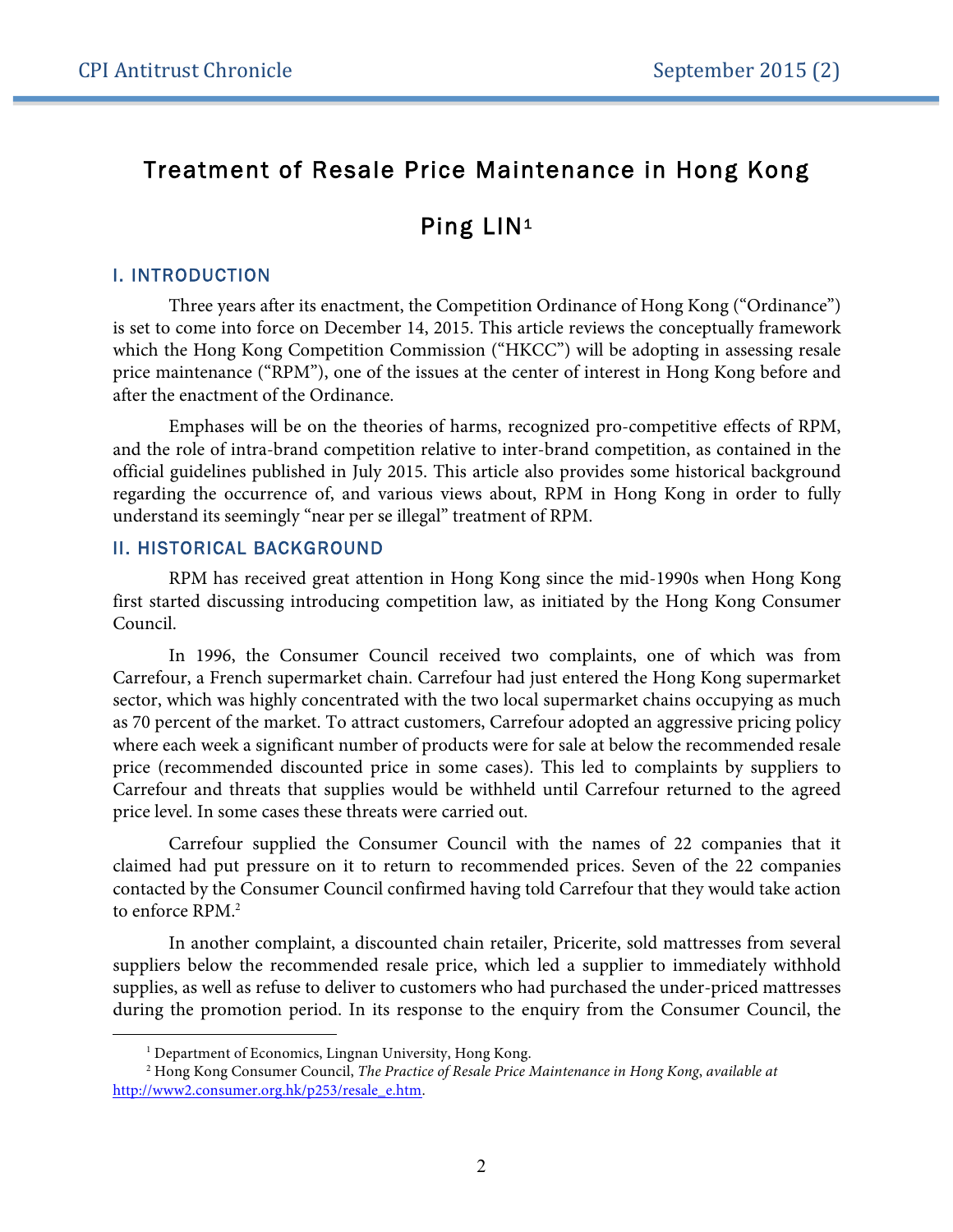supplier, which had a network of around 1,000 retail stores in Hong Kong, justified its three-year old RPM policy as a strategic initiative to enhance sales and sales service. The supplier also restructured its retail network and selected 120 out of the 1,000 outlets to operate as exclusive distributors.

Based on its inquiries with the relevant parties, the Consumer Council concluded in its research report that "RPM exists in Hong Kong. … This evidence of the existence of RPM provides support for the recommendations made by the Council that Hong Kong should enact a comprehensive Competition Law and establish a Competition Authority to enforce it."3

In November 2011, the Competition Policy Advisory Group ("COMPAG") of Hong Kong<sup>4</sup> received two complaints, alleging that the following practices of some supermarket chains and retail chain stores with market power were anticompetitive:

- Certain supermarket chains were alleged to have pressured a soft drinks supplier not to supply soft drinks to a local retailer who had refused to comply with the recommended price for a particular soft drink set by the supplier.
- A supermarket chain was alleged to have pressured a supplier not to supply instant noodles of a particular brand to a local retailer if the retailer refused to comply with the recommended price for the product set by the supplier.
- Certain retail chain stores were alleged to have pressured a supplier of electrical appliances to request a local retailer (to which the supplier supplied products) to increase the price of some of the electrical appliances to the level of the recommended prices set by the supplier.

While none of the three cases were prosecuted due to insufficient information and evidence at the time of the complaints—when Hong Kong had not yet established a general competition law<sup>5</sup>—these cases seem to have influenced greatly the attention and position of the HKCC toward RPM, as we shall see below.

#### III. RPM UNDER THE COMPETITION ORDINANCE: THE FIRST CONDUCT RULE

After more than a decade-long debate and two rounds of public consultation, Hong Kong enacted the Ordinance in 2012. The First Conduct Rule of the Ordinance prohibits anticompetitive agreements and concerted practices and decisions having the object or effect of preventing, restricting, or distorting competition in Hong Kong. It applies to both horizontal and vertical agreements.

 $\overline{a}$ 

<sup>3</sup> *Supra* note 2.

<sup>4</sup> Chaired by the Financial Secretary of Hong Kong, COMPAG was established in December 1997 to provide a high-level and dedicated forum to review competition-related issues in Hong Kong. It promulgated a Statement on Competition Policy in May 1998 to provide an overarching policy framework to guide sector-specific efforts to promote competition. COMPAG gives advice to government bureaux and departments in reviewing policies and practices from the competition standpoint, and in proposing new initiatives to promote competition in different sectors.

<sup>5</sup> *See* COMPAG Annual Report (2011-2012), *available at* http://www.compag.gov.hk/report/Compag\_Report\_2011-12\_Eng.pdf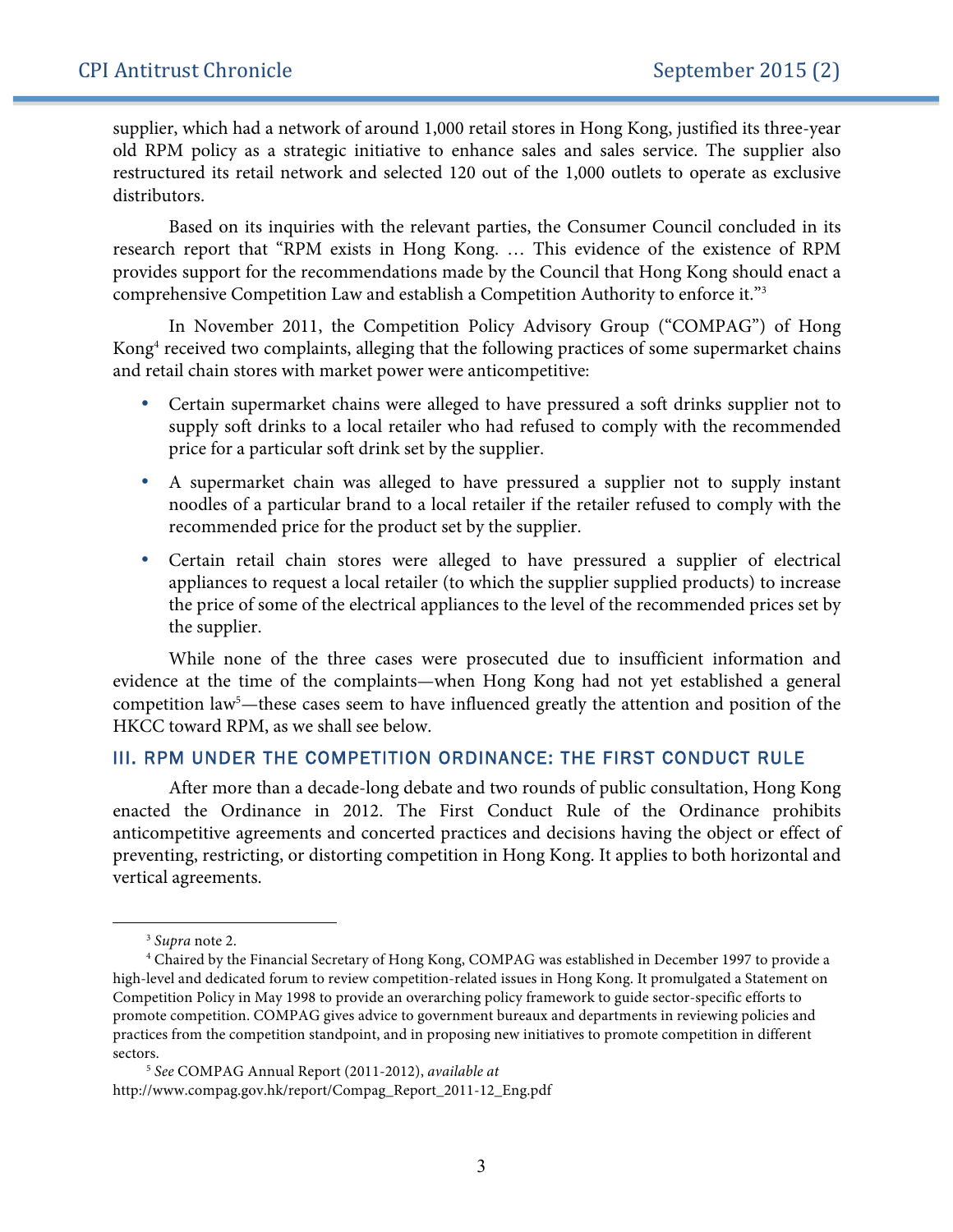In July 2015, the HKCC published its Guideline on the First Conduct Rule ("Guideline"), along with five other guidelines on (i) the Second Conduct Rule, (ii) mergers, (iii) complaints, (iv) investigations, and (v) exclusions and exemptions. The HKCC is of the view that while generally less harmful to competition as compared to horizontal agreements, some vertical agreements may, nonetheless, cause harm to competition.

The Guideline defines RPM in the following way: RPM occurs whenever a supplier establishes a fixed or minimum resale price to be observed by the distributor when it resells the product affected by the RPM obligation. The Guideline also makes a distinction between direct RPM and indirect RPM. RPM can be achieved indirectly, for instance, by fixing the distributor's margin or the maximum level of discount the distributor can grant from a prescribed price level. The supplier might also make the grant of rebates or the reimbursement of promotional costs subject to the observance of a given price level by the distributor, or link the prescribed resale price to the resale price of competitors. The supplier might equally use threats, intimidation, warnings, penalties, delays in, or the outright suspension of, deliveries to achieve RPM. While having no legal binding effect, the Guideline sets out how the HKCC intends to interpret and give effect to the First Conduct Rule.

Schedule I to the Ordinance contains a general exclusion for agreements of lesser significance. Pursuant to that provision, the First Conduct Rule does not apply to an agreement between undertakings (or a concerted practice engaged in by undertakings) in any calendar year if the combined turnover of the undertakings does not exceed HK\$200 million (approximately U.S. \$25.8 million). Here turnover means the total gross revenues of an undertaking, whether obtained in or outside Hong Kong.

However, this general exclusion rule is not available to agreements that are deemed to concern "serious anti-competitive conduct." The list of "serious anti-competitive conduct" includes price-fixing, market-sharing, production/sales quota, bid-rigging, and RPM in some cases, as we shall see below.

There is also a general exclusion for agreements enhancing overall economic efficiency in Schedule 1 to the Ordinance.

#### *A. The Theories of Competition Harms about RPM*

The Guideline (paragraph 6.72) states that RPM can restrict competition in a number of ways:

- **i.** RPM facilitates coordination between competing suppliers through enhanced price transparency in the market.
- ii. RPM undermines suppliers' incentives to lower prices to distributors and distributors' incentives to negotiate lower wholesale prices.
- **iii.** RPM limits "intra-brand" price competition by restricting the ability of distributors to offer lower sales prices for the affected brand as compared with prices offered by competing distributors of the same brand. This will be a particular concern where there are strong or well-organized distributors operating in a market. RPM facilitates coordination between distributors on the downstream market affected by the RPM.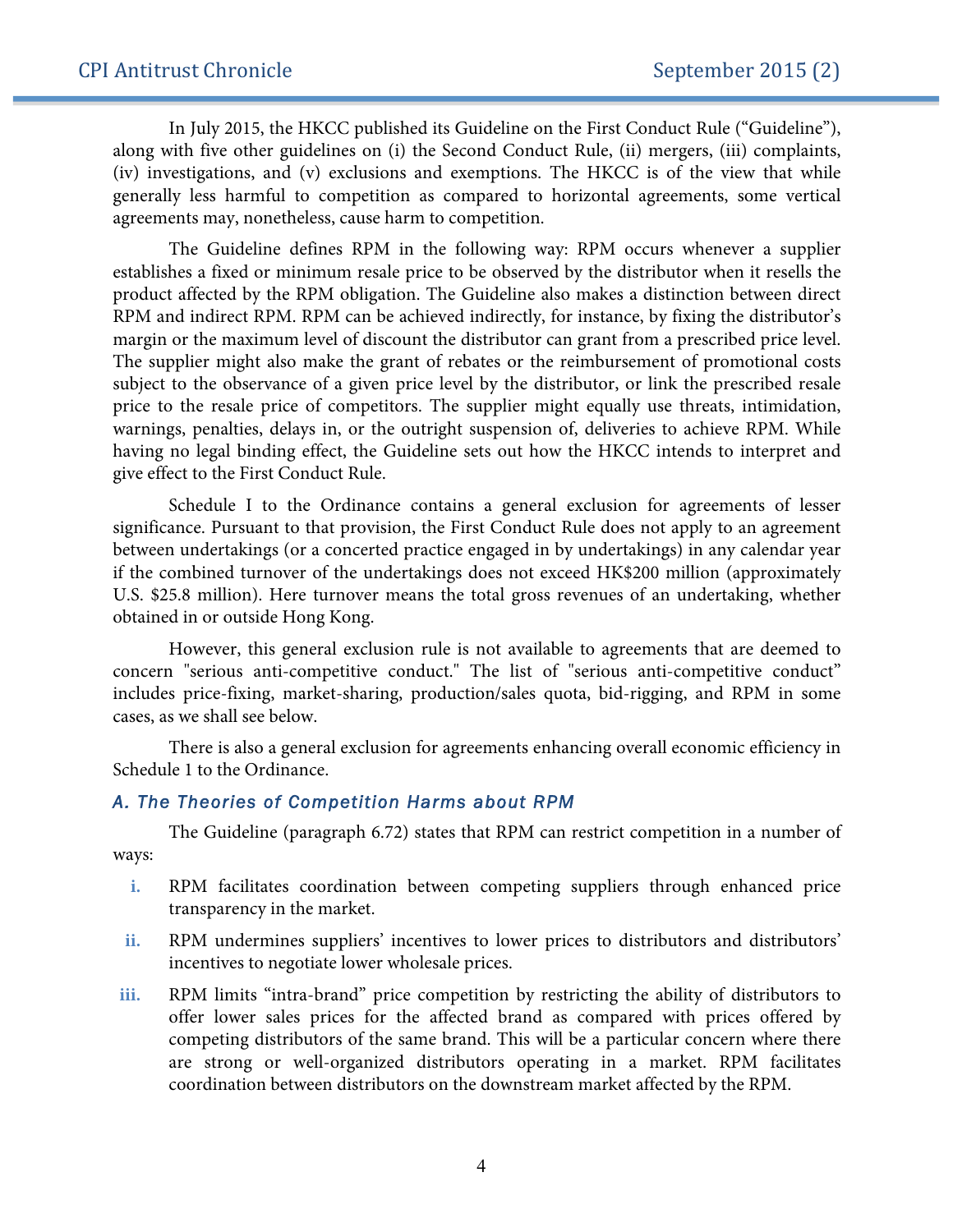$\overline{a}$ 

- **iv.** RPM prevents the emergence of new market participants at the distributor level and will generally hinder the expansion of distribution models based on low prices (for example, the emergence of discounter distributors).
- **v.** Where RPM is implemented by a supplier with market power, this may have the effect of excluding smaller suppliers from the market. Distributors are incentivized to only promote the product affected by the RPM causing harm to consumers.

Theory (i) and the second part of theory (iii) above are the conventional concerns over RPM—that they can be used by upstream suppliers to facilitate upstream collusion or by downstream distributors—which are recognized and accepted by most antitrust jurisdictions in the world. The HKCC further adds that, in those contexts, it may have particular concern where RPM is employed by multiple suppliers in the market, RPM is otherwise common, or where there is evidence that the RPM conduct is distributor driven.

Regarding theory (iii), the Guideline clarifies that the HKCC interprets the First Conduct Rule as prohibiting not only restrictions on inter-brand competition but also restrictions on intra-brand competition (footnote 38). This position is reflected in other parts of the Guideline as well. When evaluating agreements on exclusive distribution and exclusive customer allocation, the HKCC will assess how intra-brand and inter-brand competition is affected (paragraph 6.86).

One may try to make sense of the emphasis on intra-brand competition, as well as interbrand competition, in the following way. In a small economy like that of Hong Kong, where downstream retailing markets tend to be concentrated due to geographic constraints, perhaps the need to protect intra-brand competition becomes greater compared to large economies where protection of inter-brand competition is perhaps more important.<sup>6</sup>

Theory (iv) above, namely that RPM may be used to deter entry at the resale level, can be understood to reflect the concerns in the real RPM cases in Hong Kong whereby larger supermarkets pressured suppliers to impose RPM on new/discounted retailers.

Theory (v), namely that larger suppliers may use RPM to reduce retailer incentives to carry competing products, particularly from smaller rivals or new entrants, is also a sensible one. This theory of competition harm was discussed in the *Leegin* case where the U.S. Supreme Court noted a series of potential sources of competitive harm, including that a manufacturer with market power, by comparison, might use resale price maintenance to give retailers an incentive not to sell the products of smaller rivals or new entrants.7

This competition concern has been confirmed in a formalized equilibrium analysis by Asker & Bar-Isaac who developed a game-theoretical model which predicts that RPM, slotting fees, loyalty rebates, and other related vertical practices can allow an incumbent manufacturer to transfer profits to retailers.<sup>8</sup> If these retailers were to accommodate entry, upstream competition

<sup>6</sup> For emphasis on inter-brand competition, see, e.g., K.G. Elzinga, & D.E. Mills, *The Economics of Resale Price Maintenance*, ISSUES IN COMPETITION LAW AND POLICY (K. G. Elzinga & D. E. Mills, eds., 2008).

<sup>7</sup> *Leegin Creative Leather Products, Inc. v. PSKS, Inc*., 551 U.S. 877 (2007).

<sup>8</sup> J. Asker & H. Bar-Isaac, *Raising Retailers' Profits: On Vertical Practices and the Exclusion of Rivals*, 104(2) AMER. ECON. REV. 672-686 (2014).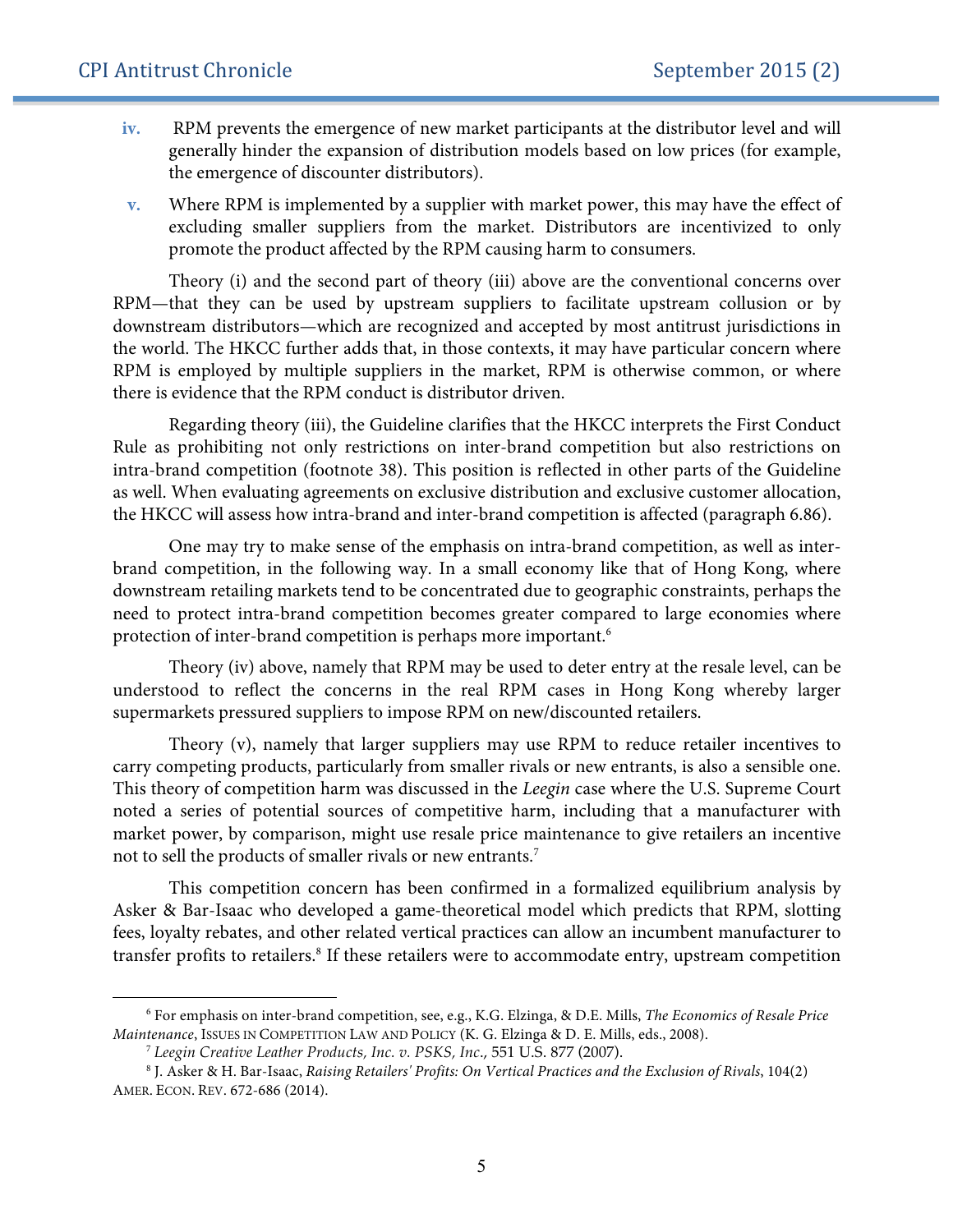could lead to lower industry profits and the breakdown of these profit transfers. Thus, in equilibrium, retailers can internalize the effect of accommodating entry on the incumbent's profits. Consequently, if entry requires downstream accommodation, entry can be deterred. The HKCC is to be applauded for having incorporated the most up-to-date insight and development in industrial economics into the Guideline.

#### *B. "Near Per Se Illegal Approach" Toward RPM*

From the published Guideline and earlier statements of the HKCC about its draft guidelines, it appears that HKCC has adopted a "near per se illegal approach" toward RPM.

The HKCC initially viewed RPM as *per se* illegal, based on the above five theories of harms on competition. The Draft Guideline on the First Conduct Rule, published on October 9, 2014, stated, "where an agreement involves direct or indirect RPM, the Commission takes the view that the arrangement has the object of harming competition" (paragraph 6.64). During the public consultation period, the HKCC received 64 submissions from the business sector, trade associations, political parties, and public organizations etc., expressing views towards the published draft guidelines. A majority of the submissions were about the Draft Guideline on the First Conduct Rule, centering on such issues as RPM, information exchange among competitors, and collective bargaining.

The HKCC's position toward RPM has changed somewhat, as reflected in the Revised Guidelines on the First Conduct Rule, published on March 30, 2015. There, the HKCC stipulated that RPM is harmful to competition, although the practice may not always have the object of harming competition. Depending on the content of the agreement, its implementation, and the relevant context, an RPM arrangement may be assessed on the basis of its effects.

In its press release on the revised guidelines, the HKCC stated that it "maintains its view that RPM arrangements have an inherent potential to harm competition in Hong Kong. The Commission considers that RPM may have the object of harming competition and there may be circumstances when it amounts to Serious Anti-competitive Conduct." The revised guidelines contain additional examples of situations where RPM arrangements will be assessed as having the object of harming competition and/or where they might amount to "serious anti-competitive conduct."

In the final version of the Guideline published on July 27, 2015, the HKCC maintains that "for the reasons set out in paragraph 6.72 of this Guideline, where an agreement involves direct or indirect RPM, the Commission takes the view that the arrangement may have the object of harming competition." However, whether this is in fact the case turns on a consideration of the content of the agreement establishing the RPM, the way the arrangement is implemented by the parties, and the relevant context. If an RPM agreement does not have the object of harming competition, the HKCC will assess whether the RPM causes harm to competition by way of its effects.

The Guideline recognizes that vertical price restrictions, including RPM, may sometimes lead to efficiencies. While efficiencies must be assessed on a case-by-case basis, the Guideline provides one scenario where RPM can improve upon efficiency. In particular, the Guideline states that the RPM may help address the so-called free riding problems at the distribution level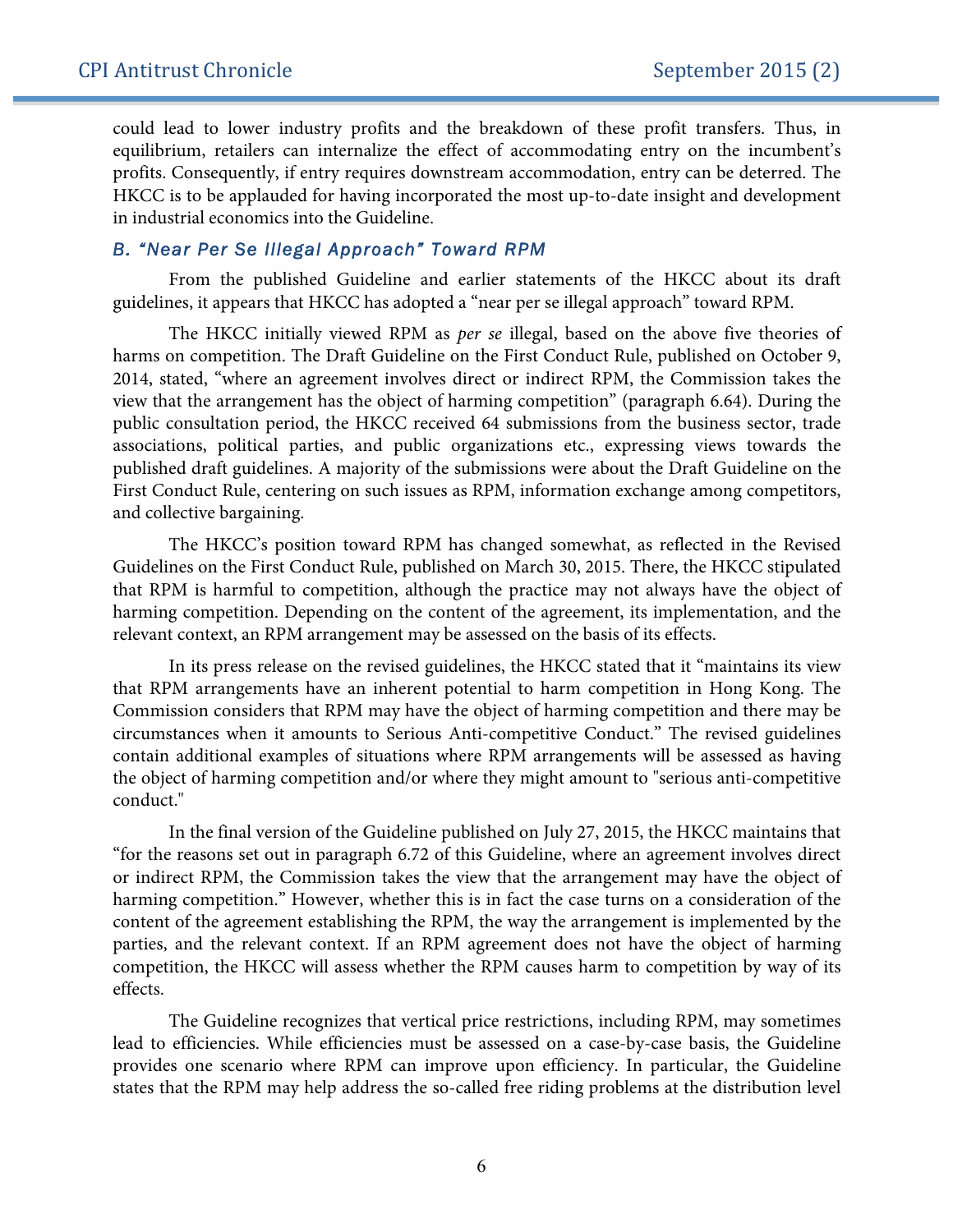where the extra margin guaranteed by the RPM structure encourages parties to provide certain sales services for the benefit of consumers. The Guideline further elaborates that this efficiency may have some relevance in the case of "experience" goods or complex products.

While this recognition of a possible pro-competitive effect of RPM is in line with the development of modern industrial economics and international best practice, the HKCC emphasizes that "the Commission would expect to see compelling evidence of an actual free rider problem."

#### *C. RPM as Serious Anticompetitive Conduct*

The Guideline provides an example of RPM having the object of harming competition. "For example, RPM will be considered as having the object of harming competition if there is evidence that the RPM was implemented by a supplier in response to pressure from a distributor seeking to limit competition from competitors of the distributor at the resale level." This situation is illustrated in more detail in Hypothetic Example 16 of the Guideline:

HomeStore is the owner of a wide number of household goods shops across Hong Kong. HomeStore is a significant customer of CleanUpCo for a number of daily use products which are widely available in supermarkets, convenience stores, specialist stores and smaller shops.

HomeStore is concerned that its competitors, including other large chain stores and smaller independent stores, are offering CleanUpCo's products at a lower price than HomeStore. HomeStore is concerned that its competitors' pricing decisions will impact on the profitability of a number of important business lines in its stores. HomeStore therefore pressures CleanUpCo to require its customers to sell CleanUpCo products across Hong Kong at a fixed retail price determined by CleanUpCo. As HomeStore is a significant customer of CleanUpCo, CleanUpCo implements the RPM policy.

The HKCC would view this arrangement as having the object of harming competition. The Guideline explains its reasoning behind this view as follows: "HomeStore's insistence on CleanUpCo introducing a fixed retail price across Hong Kong has an inherent ability to harm competition. In this scenario, the purpose of the arrangement is merely to protect HomeStore from the competitive pricing of its competitors." In addition, the Guideline further elaborates that there would be unlikely to be sufficient justifications for the RPM practice to satisfy the terms of the general exclusion for agreements enhancing overall economic efficiency.

This example is almost identical in nature to the RPM complaints received by the COMPAG in 2012 as mentioned earlier. The Guideline in this part clearly targets the type of RPM that has been observed in Hong Kong's supermarket sector.

The Guideline further states that "[t]he Commission would also consider the RPM in the example to be Serious Anti-Competitive Conduct under the Ordinance," making it join the category of hard-core cartel agreements (price-fixing, market division, production/sales quota, and bid-rigging). This classification has strong implication because the general exclusion for agreements of lesser significance as mentioned earlier does not apply to agreements considered to be "serious anti-competitive conduct" under the Ordinance.